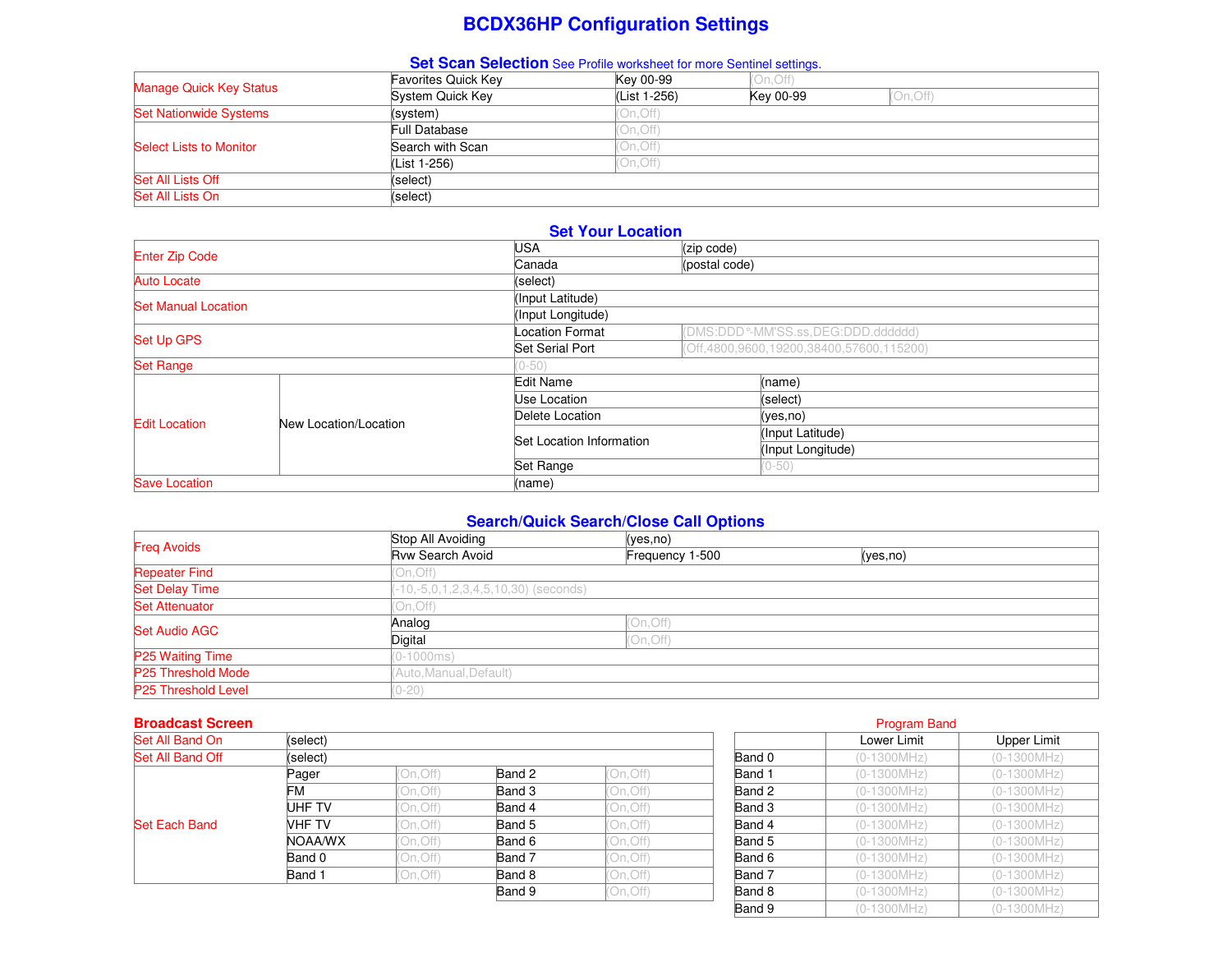| <b>Edit Custom Search</b> |                  |                           |                                     |           |      | Search for<br>(Auto, 5, 6.25, 7.5, 8.33, 10, |                  |                                        |          |                              |               |
|---------------------------|------------------|---------------------------|-------------------------------------|-----------|------|----------------------------------------------|------------------|----------------------------------------|----------|------------------------------|---------------|
|                           |                  |                           | (Auto, AM, FM, NFM, WFM, FMB)       |           |      | 12.5, 15, 20, 25, 50, 100)                   |                  |                                        |          | *Search with Scan            |               |
| Search Name               | Lower            | Upper                     | Mod<br>Delay                        | Att       | Step | Audio AGC                                    | P25 Waiting Time | P25 Threshold Mode P25 Threshold Level |          | Set Avoid                    | Set Hold Time |
| (Custom 0)                | $(25-1300MHz)$   | $(25-1300MHz)$            | $-10, -5, 0, 1, 2, 3, 4, 5, 10, 30$ | (On, Off) |      | (analog,digital)                             | $(0-1000ms)$     | (Auto,Manual,Default)                  | $(0-20)$ | (temp,perm,stop)             | $(0-255)$     |
| (Custom 1)                | $(25-1300MHz)$   | $(25-1300MHz)$            | $-10, -5, 0, 1, 2, 3, 4, 5, 10, 30$ | (On, Off) |      | (analog, digital)                            | $(0-1000ms)$     | (Auto, Manual, Default)                | $(0-20)$ | (temp,perm,stop)             | $(0-255)$     |
| (Custom 2)                | $(25-1300MHz)$   | $(25-1300MHz)$            | $-10, -5, 0, 1, 2, 3, 4, 5, 10, 30$ | (On, Off) |      | (analog, digital)                            | $(0-1000ms)$     | (Auto,Manual,Default)                  | $(0-20)$ | (temp,perm,stop)             | $(0-255)$     |
| (Custom 3)                | $(25-1300MHz)$   | $(25-1300MHz)$            | $-10, -5, 0, 1, 2, 3, 4, 5, 10, 30$ | (On, Off) |      | (analog, digital)                            | $(0-1000ms)$     | (Auto, Manual, Default)                | $(0-20)$ | (temp,perm,stop)             | $(0-255)$     |
| (Custom 4)                | $(25-1300MHz)$   | $(25-1300MHz)$            | $-10, -5, 0, 1, 2, 3, 4, 5, 10, 30$ | (On, Off) |      | (analog, digital)                            | $(0-1000ms)$     | (Auto,Manual,Default)                  | $(0-20)$ | (temp,perm,stop)             | $(0-255)$     |
| (Custom 5)                | $(25-1300)$ MHz) | $(25-1300MHz)$            | $-10, -5, 0, 1, 2, 3, 4, 5, 10, 30$ | (On, Off) |      | (analog, digital)                            | $(0-1000ms)$     | (Auto, Manual, Default)                | $(0-20)$ | (temp,perm,stop)             | $(0-255)$     |
| (Custom 6)                | $(25-1300MHz)$   | $(25-1300MHz)$            | $-10, -5, 0, 1, 2, 3, 4, 5, 10, 30$ | (On, Off) |      | (analog, digital)                            | $(0-1000ms)$     | (Auto, Manual, Default)                | $(0-20)$ | (temp,perm,stop)             | $(0-255)$     |
| (Custom 7)                | $(25-1300MHz)$   | $(25-1300MHz)$            | $-10, -5, 0, 1, 2, 3, 4, 5, 10, 30$ | (On, Off) |      | (analog, digital)                            | $(0-1000ms)$     | (Auto, Manual, Default)                | $(0-20)$ | (temp,perm,stop)             | $(0-255)$     |
| (Custom 8)                | $(25-1300MHz)$   | $(25-1300MHz)$            | $-10, -5, 0, 1, 2, 3, 4, 5, 10, 30$ | (On, Off) |      | (analog, digital)                            | $(0-1000ms)$     | (Auto, Manual, Default)                | $(0-20)$ | (temp,perm,stop)             | $(0-255)$     |
| (Custom 9)                |                  | (25-1300MHz) (25-1300MHz) | $-10, -5, 0, 1, 2, 3, 4, 5, 10, 30$ | (On, Off) |      | (analog, digital)                            | $(0-1000ms)$     | (Auto, Manual, Default)                | $(0-20)$ | (temp.perm.stop)             | $(0-255)$     |
|                           |                  |                           |                                     |           |      |                                              |                  |                                        |          | *See also Profile worksheet. |               |

### **Set Search Key**

|  | <b>Key 1</b> (.,Custom 0-9,Tone-out,Close Call) $\overline{K}$ ey 2 (.,Custom 0-9,Tone-out,Close Call) $\overline{K}$ ey 3 (.,Custom 0-9,Tone-out,Close Call) |  |
|--|---------------------------------------------------------------------------------------------------------------------------------------------------------------|--|

### **Search with Scan**

Set System Avoid - See also Profile worksheet. (temp,perm,stop)

| _ | Π<br>и |
|---|--------|
|---|--------|

| <b>Select CC Bands</b> |           | <b>Close Call Only</b> | (select)                 |             |                                                    |  |  |
|------------------------|-----------|------------------------|--------------------------|-------------|----------------------------------------------------|--|--|
| Band 1-VHF Low 1       | (On,Off)  |                        | Set Avoid                |             | (temp,perm,stop)                                   |  |  |
| Band 2-VHF Low 2       | (On, Off) | <b>Hits with Scan</b>  | Set Hold Time            |             | (0-255) (seconds)                                  |  |  |
| Band 3-Air Band        | (On.Off)  | <b>Set CC Mode</b>     | (Off.CC DND.CC Priority) |             |                                                    |  |  |
| Band 4-VHF High 1      | 'On, Off) |                        | Set Alert Tone           | Set Tone    | $(1 - 9, Off)$                                     |  |  |
| Band 5-VHF High 2      | (On, Off) |                        |                          | Set Level   | (Auto, Level 1-15)                                 |  |  |
| Band 6-UHF             | (On, Off) | Set CC Alert           |                          | Set Color   | (Off, Blue, Red, Magenta, Green, Cyan, Yellow, Whi |  |  |
| Band 7-800MHz+         | On, Off)  |                        | Set Alert Light          | Set Pattern | (On, Slow Blink, Fast Blink)                       |  |  |
|                        |           |                        | Set CC Pause             |             | $(3.5.10.15.30.45.60,$ infinite) (seconds)         |  |  |

| <b>Priority Scan</b> |                                  |  |  |  |
|----------------------|----------------------------------|--|--|--|
| <b>Set Priority</b>  | (Off.Priority DND.Priority Scan) |  |  |  |
| <b>Set Interval</b>  | $(1-10)$ (seconds)               |  |  |  |
| MaxCHs/Pri-Scan      | $(1-100)$ (channels)             |  |  |  |

|  |  |  | <b>Weather Operation</b> |
|--|--|--|--------------------------|
|--|--|--|--------------------------|

| <b>Weather Scan</b>     | (select)                             |                   | <b>Program SAME</b>                                                                           |
|-------------------------|--------------------------------------|-------------------|-----------------------------------------------------------------------------------------------|
| <b>Weather Alert</b>    | (Alert only, SAME 0-4, All FIPS)     | SAME 0            | FIPS codes                                                                                    |
| <b>Review WX Alerts</b> | (select)                             | Edit County 0     | (000000)<br>$(000000)$ $(000000)$ $(000000)$<br>$(000000)$ $(000000)$ $(000000)$<br>(000000)  |
| <b>Set Delay</b>        | $-10, -5, -0, 1, 2, 3, 4, 5, 10, 30$ | <b>SAME 1</b>     | <b>FIPS codes</b>                                                                             |
| <b>Set Attenuator</b>   | On, Off)                             | Edit County 1     | $(000000   (000000)   (000000)   (000000)$<br>$(000000)   (000000)   (000000)   (000000)$     |
| <b>Set Audio AGC</b>    | (On, Off)                            | SAME 2            | <b>FIPS codes</b>                                                                             |
| <b>Weather Priority</b> | (On, Off)                            | Edit County 2     | $(000000)$ $(000000)$<br>(000000)<br>$(000000)$ $(000000)$ $(000000)$<br>(000000)<br>(000000) |
|                         |                                      | SAME <sub>3</sub> | <b>FIPS codes</b>                                                                             |
|                         |                                      | Edit County 3     | (000000)<br>$(000000)$ $(000000)$ $(000000)$<br>$(000000)$ $(000000)$ $(000000)$<br>(000000)  |
|                         |                                      | <b>SAME 4</b>     | <b>FIPS codes</b>                                                                             |
|                         |                                      | Edit County 4     | $(000000   (000000)   (000000)   (000000)$<br>$(000000)$ $(000000)$ $(000000)$<br>(000000)    |
|                         |                                      |                   |                                                                                               |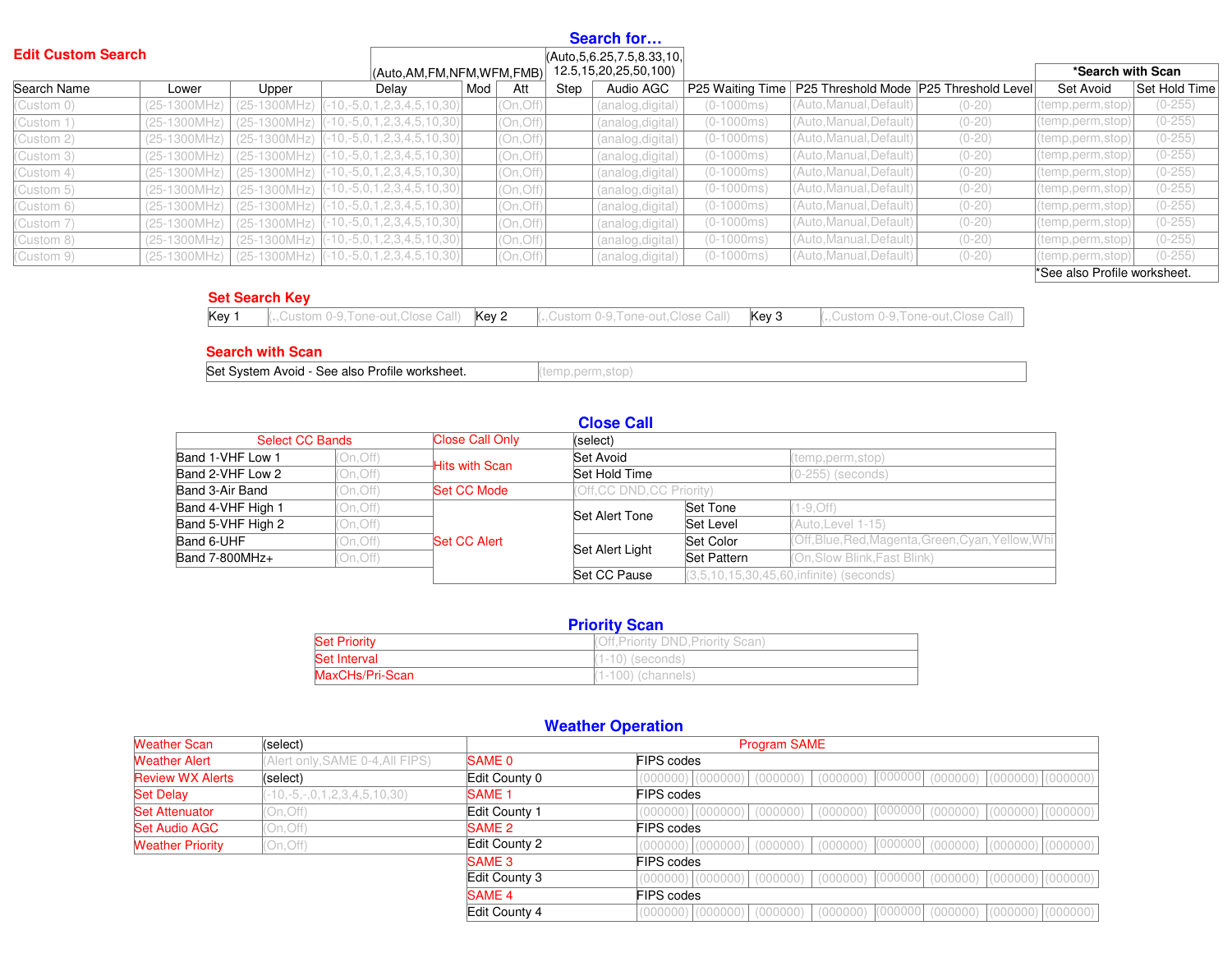## **Discovery**

| <b>Trunking Discovery</b>                                      |                            |                                                          |                                                       |  |  |  |
|----------------------------------------------------------------|----------------------------|----------------------------------------------------------|-------------------------------------------------------|--|--|--|
|                                                                | (system name)              | (site)                                                   | (session name)                                        |  |  |  |
|                                                                | <b>Start Discovery</b>     | (select)                                                 |                                                       |  |  |  |
|                                                                | <b>Edit Session Name</b>   | (name)                                                   |                                                       |  |  |  |
|                                                                | Set Delay                  | $(0,1,2,3,4,5)$ (seconds)                                |                                                       |  |  |  |
|                                                                | Set Logging                | All.New Only)                                            |                                                       |  |  |  |
|                                                                | Set Compare to Database    | On, Off)                                                 |                                                       |  |  |  |
| <b>New Session</b><br>Session<br><b>Conventional Discovery</b> | <b>Set Record Duration</b> |                                                          | (None, 30, 60, 90, 120, 150, 180, 300, 600) (seconds) |  |  |  |
|                                                                | Set Time-Out Timer         | Off, 10, 30, 60) (seconds)                               |                                                       |  |  |  |
|                                                                | System Information         | (select)                                                 |                                                       |  |  |  |
|                                                                | Set Auto Store             | On, Off)                                                 |                                                       |  |  |  |
|                                                                | Delete Session             | (yes,no)                                                 |                                                       |  |  |  |
|                                                                | Change System              | (system name)                                            | (site)                                                |  |  |  |
|                                                                |                            |                                                          |                                                       |  |  |  |
| <b>New Session</b>                                             | (session name)             |                                                          |                                                       |  |  |  |
|                                                                | <b>Start Discovery</b>     | (select)                                                 |                                                       |  |  |  |
|                                                                | <b>Edit Session Name</b>   | (name)                                                   |                                                       |  |  |  |
|                                                                | Set Limit Frequencies      | Set Lower Limit                                          | 25-1300MHz)                                           |  |  |  |
|                                                                |                            | Set Upper Limit                                          | (25-1300MHz)                                          |  |  |  |
|                                                                | Set Modulation             | Auto.AM.FM.NFM.WFM.FMB)                                  |                                                       |  |  |  |
|                                                                | Set Step                   | Auto, 5, 6.25, 7.5, 8.33, 10, 12.5, 15, 20, 25, 50, 100) |                                                       |  |  |  |
| Session                                                        | Set Delay                  | $(0,1,2,3,4,5)$ (seconds)                                |                                                       |  |  |  |
|                                                                | Set Logging                | All.New Only)                                            |                                                       |  |  |  |
|                                                                | Set Compare to Database    | On, Off)                                                 |                                                       |  |  |  |
|                                                                | <b>Set Record Duration</b> | (None, 30, 60, 90, 120, 150, 180, 300, 600) (seconds)    |                                                       |  |  |  |
|                                                                | Set Time-Out Timer         | Off, 10, 30, 60) (seconds)                               |                                                       |  |  |  |
|                                                                | Set Auto Store             | On, Off)                                                 |                                                       |  |  |  |
|                                                                | Delete Session             | (yes.no)                                                 |                                                       |  |  |  |

## **Display Options**

|                          |                                         | Squelch            | (Off,5,10 [sec],Open Squelch) |  |  |  |
|--------------------------|-----------------------------------------|--------------------|-------------------------------|--|--|--|
|                          | Set Mode                                | <b>Keypress</b>    | (Off, 5, 10) (seconds)        |  |  |  |
| <b>Set Backlight</b>     |                                         | Timeout (436 only) | (10,30,60 [sec], Infinite)    |  |  |  |
|                          | Set Dimmer (536)                        | Auto               | (+Polarity,-Polarity)         |  |  |  |
|                          |                                         | Manual             | (High, Middle, Low, Off)      |  |  |  |
|                          | Set Dimmer (436)<br>(High, Low, Middle) |                    |                               |  |  |  |
| <b>Adjust Contrast</b>   | Contrast 1-15)                          |                    |                               |  |  |  |
| Disp. Unit ID            | On.Off)                                 |                    |                               |  |  |  |
| Set ID Format ((MOT/P25) | (Decimal Format, Hex Format)            |                    |                               |  |  |  |
| Set ID Format (EDCS)     | (AFS Format, Decimal Format)            |                    |                               |  |  |  |
| Set Upside-down          | On, Off)                                |                    |                               |  |  |  |